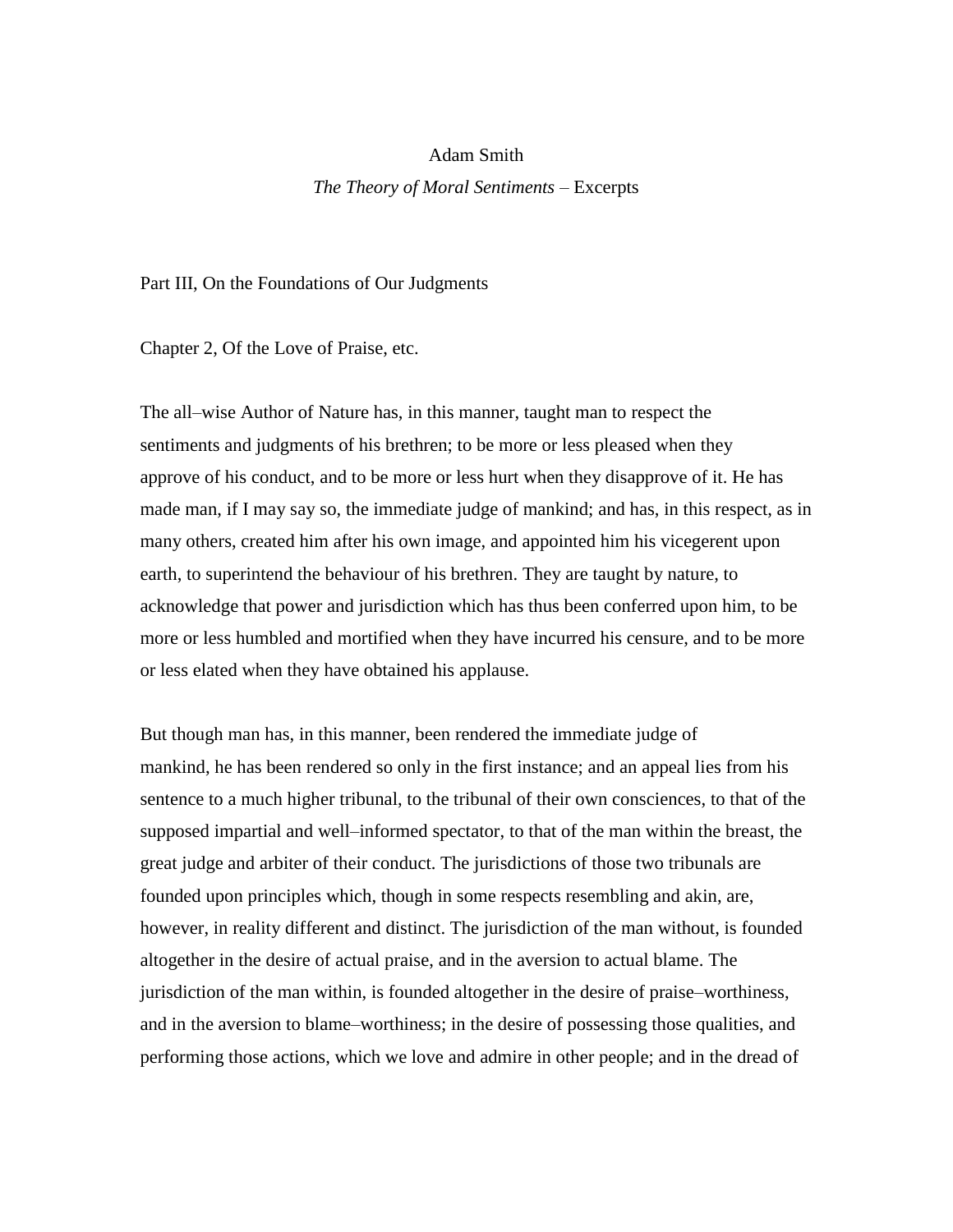possessing those qualities, and performing those actions, which we hate and despise in other people.

## Chapter 3, Of the Influence and Authority of Conscience

Let us suppose that the great empire of China, with all its myriads of inhabitants, was suddenly swallowed up by an earthquake, and let us consider how a man of humanity in Europe, who had no sort of connexion with that part of the world, would be affected upon receiving intelligence of this dreadful calamity. He would, I imagine, first of all, express very strongly his sorrow for the misfortune of that unhappy people, he would make many melancholy reflections upon the precariousness of human life, and the vanity of all the labours of man, which could thus be annihilated in a moment. He would too, perhaps, if he was a man of speculation, enter into many reasonings concerning the effects which this disaster might produce upon the commerce of Europe, and the trade and business of the world in general. And when all this fine philosophy was over, when all these humane sentiments had been once fairly expressed, he would pursue his business or his pleasure, take his repose or his diversion, with the same ease and tranquillity, as if no such accident had happened. The most frivolous disaster which could befal himself would occasion a more real disturbance. If he was to lose his little finger to–morrow, he would not sleep to–night; but, provided he never saw them, he will snore with the most profound security over the ruin of a hundred millions of his brethren, and the destruction of that immense multitude seems plainly an object less interesting to him, than this paltry misfortune of his own. To prevent, therefore, this paltry misfortune to himself, would a man of humanity be willing to sacrifice the lives of a hundred millions of his brethren, provided he had never seen them? Human nature startles with horror at the thought, and the world, in its greatest depravity and corruption, never produced such a villain as could be capable of entertaining it. But what makes this difference? When our passive feelings are almost always so sordid and so selfish, how comes it that our active principles should often be so generous and so noble? When we are always so much more deeply affected by whatever concerns ourselves, than by whatever concerns other men; what is it which

2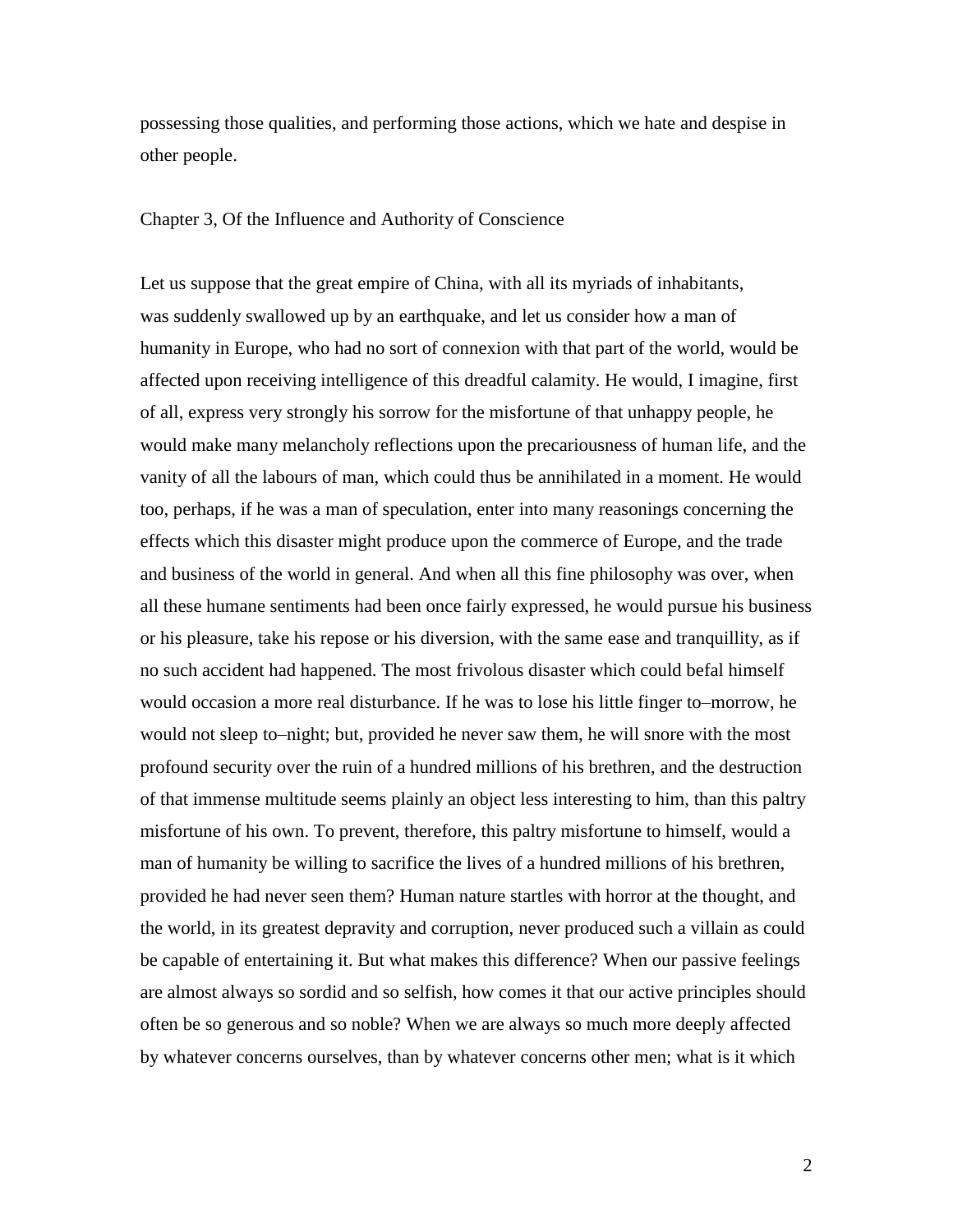prompts the generous, upon all occasions, and the mean upon many, to sacrifice their own interests to the greater interests of others?

It is not the soft power of humanity, it is not that feeble spark of benevolence which Nature has lighted up in the human heart, that is thus capable of counteracting the strongest impulses of self–love. It is a stronger power, a more forcible motive, which exerts itself upon such occasions. It is reason, principle, conscience, the inhabitant of the breast, the man within, the great judge and arbiter of our conduct. It is he who, whenever we are about to act so as to affect the happiness of others, calls to us, with a voice capable of astonishing the most presumptuous of our passions, that we are but one of the multitude, in no respect better than any other in it; and that when we prefer ourselves so shamefully and so blindly to others, we become the proper objects of resentment, abhorrence, and execration. It is from him only that we learn the real littleness of ourselves, and of whatever relates to ourselves, and the natural misrepresentations of self–love can be corrected only by the eye of this impartial spectator. It is he who shows us the propriety of generosity and the deformity of injustice; the propriety of resigning the greatest interests of our own, for the yet greater interests of others, and the deformity of doing the smallest injury to another, in order to obtain the greatest benefit to ourselves.

It is not the love of our neighbour, it is not the love of mankind, which upon many occasions prompts us to the practice of those divine virtues. It is a stronger love, a more powerful affection, which generally takes place upon such occasions; the love of what is honourable and noble, of the grandeur, and dignity, and superiority of our own characters.

## Chapter 4, Of the Nature of Self-Deceit

In order to pervert the rectitude of our own judgments concerning the propriety of our own conduct, it is not always necessary that the real and impartial spectator should be at a great distance. When he is at hand, when he is present, the violence and injustice of our own selfish passions are sometimes sufficient to induce the man within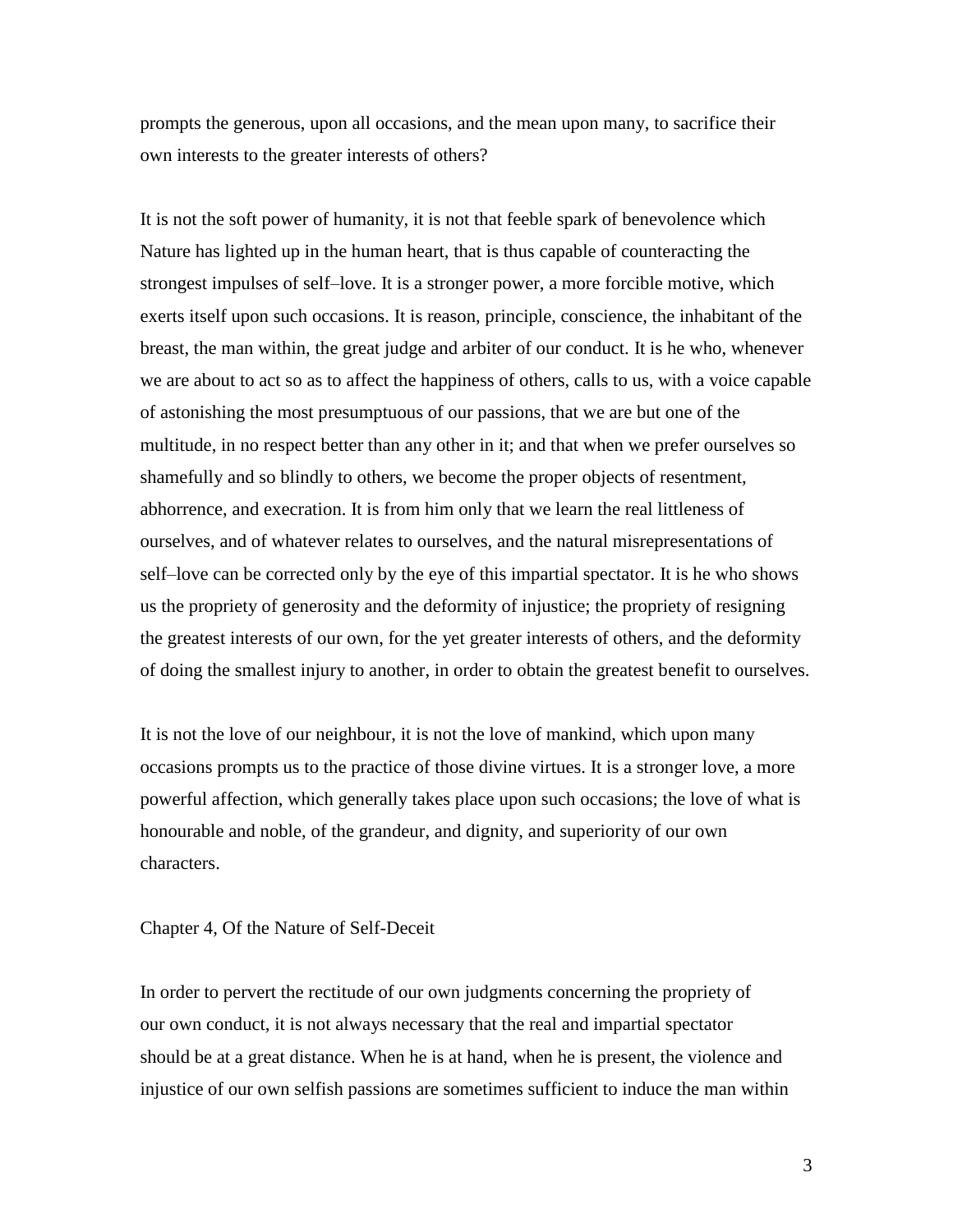the breast to make a report very different from what the real circumstances of the case are capable of authorising.

There are two different occasions upon which we examine our own conduct, and endeavour to view it in the light in which the impartial spectator would view it: first, when we are about to act; and secondly, after we have acted. Our views are apt to be very partial in both cases; but they are apt to be most partial when it is of most importance that they should be otherwise.

When we are about to act, the eagerness of passion will seldom allow us to consider what we are doing, with the candour of an indifferent person. The violent emotions which at that time agitate us, discolour our views of things; even when we are endeavouring to place ourselves in the situation of another, and to regard the objects that interest us in the light in which they will naturally appear to him, the fury of our own passions constantly calls us back to our own place, where every thing appears magnified and misrepresented by self–love. Of the manner in which those objects would appear to another, of the view which he would take of them, we can obtain, if I may say so, but instantaneous glimpses, which vanish in a moment, and which, even while they last, are not altogether just. We cannot even for that moment divest ourselves entirely of the heat and keenness with which our peculiar situation inspires us, nor consider what we are about to do with the complete impartiality of an equitable judge. The passions, upon this account, as father Malebranche says, all justify themselves, and seem reasonable and proportioned to their objects, as long as we continue to feel them.

When the action is over, indeed, and the passions which prompted it have subsided, we can enter more coolly into the sentiments of the indifferent spectator. What before interested us is now become almost as indifferent to us as it always was to him, and we can now examine our own conduct with his candour and impartiality. The man of to–day is no longer agitated by the same passions which distracted the man of yesterday: and when the paroxysm of emotion, in the same manner as when the paroxysm of distress, is fairly over, we can identify ourselves, as it were, with the ideal man within the breast,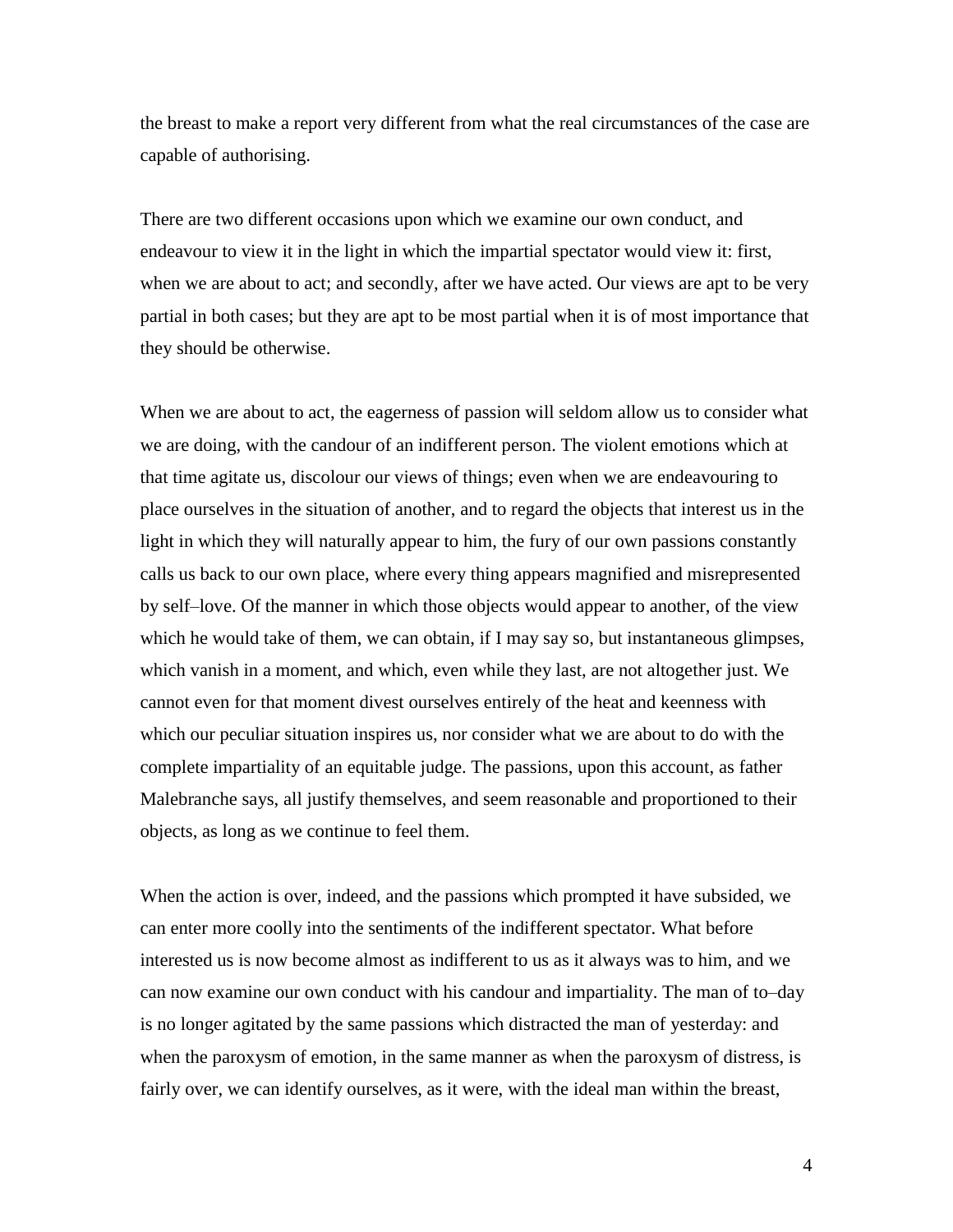and, in our own character, view, as in the one case, our own situation, so in the other, our own conduct, with the severe eyes of the most impartial spectator. But our judgments now are often of little importance in comparison of what they were before; and can frequently produce nothing but vain regret and unavailing repentance; without always securing us from the like errors in time to come. It is seldom, however, that they are quite candid even in this case. The opinion which we entertain of our own character depends entirely on our judgments concerning our past conduct. It is so disagreeable to think ill of ourselves, that we often purposely turn away our view from those circumstances which might render that judgment unfavourable. He is a bold surgeon, they say, whose hand does not tremble when he performs an operation upon his own person; and he is often equally bold who does not hesitate to pull off the mysterious veil of self–delusion, which covers from his view the deformities of his own conduct. Rather than see our own behaviour under so disagreeable an aspect, we too often, foolishly and weakly, endeavour to exasperate anew those unjust passions which had formerly misled us; we endeavour by artifice to awaken our old hatreds, and irritate afresh our almost forgotten resentments: we even exert ourselves for this miserable purpose, and thus persevere in injustice, merely because we once were unjust, and because we are ashamed and afraid to see that we were so.

So partial are the views of mankind with regard to the propriety of their own conduct, both at the time of action and after it; and so difficult is it for them to view it in the light in which any indifferent spectator would consider it. But if it was by a peculiar faculty, such as the moral sense is supposed to be, that they judged of their own conduct, if they were endued with a particular power of perception, which distinguished the beauty or deformity of passions and affections; as their own passions would be more immediately exposed to the view of this faculty, it would judge with more accuracy concerning them, than concerning those of other men, of which it had only a more distant prospect.

This self–deceit, this fatal weakness of mankind, is the source of half the disorders of human life. If we saw ourselves in the light in which others see us, or in which they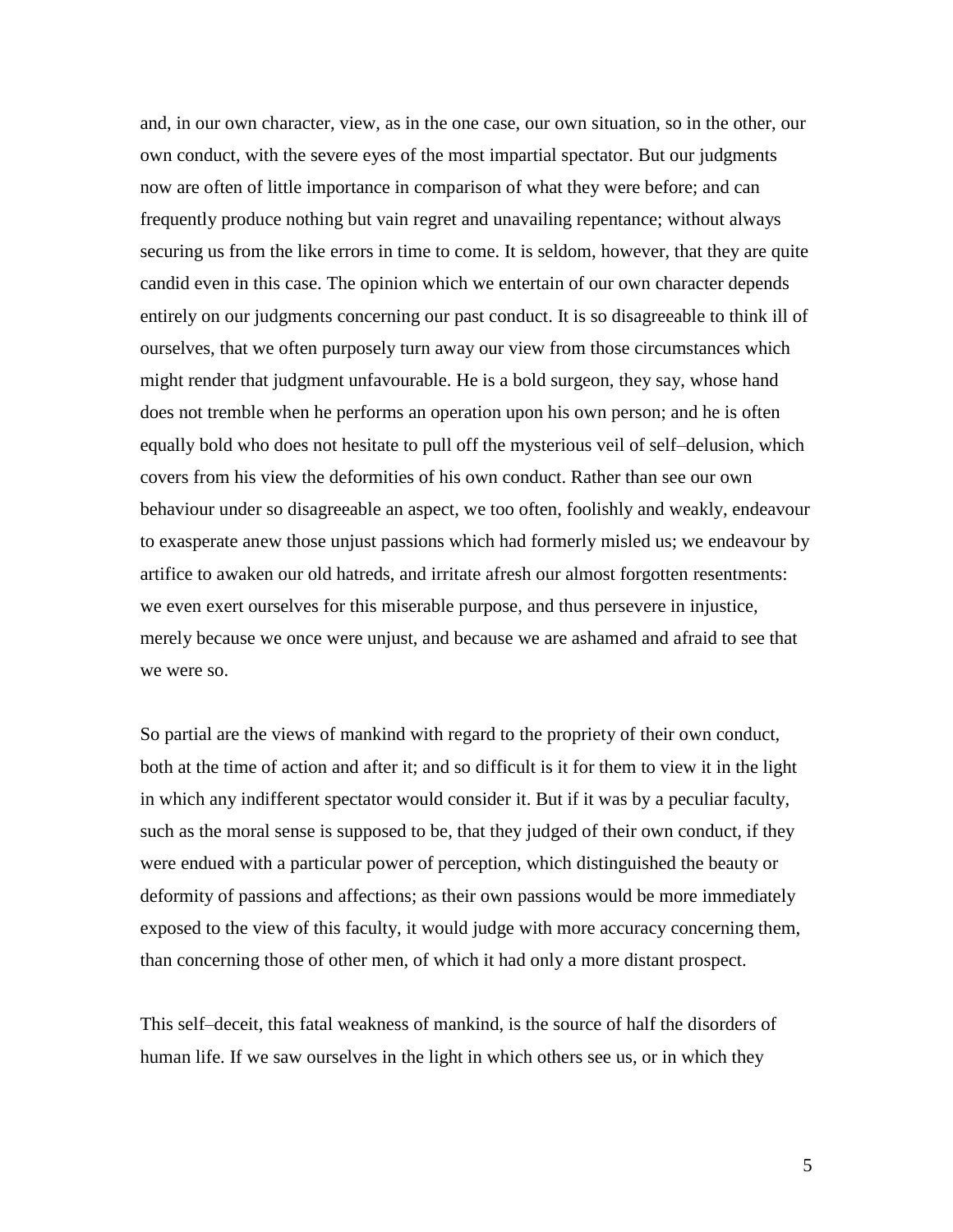would see us if they knew all, a reformation would generally be unavoidable. We could not otherwise endure the sight.

Nature, however, has not left this weakness, which is of so much importance, altogether without a remedy; nor has she abandoned us entirely to the delusions of self–love. Our continual observations upon the conduct of others, insensibly lead us to form to ourselves certain general rules concerning what is fit and proper either to be done or to be avoided. Some of their actions shock all our natural sentiments. We hear every body about us express the like detestation against them. This still further confirms, and even exasperates our natural sense of their deformity. It satisfies us that we view them in the proper light, when we see other people view them in the same light. We resolve never to be guilty of the like, nor ever, upon any account, to render ourselves in this manner the objects of universal disapprobation. We thus naturally lay down to ourselves a general rule, that all such actions are to be avoided, as tending to render us odious, contemptible, or punishable, the objects of all those sentiments for which we have the greatest dread and aversion. Other actions, on the contrary, call forth our approbation, and we hear every body around us express the same favourable opinion concerning them. Every body is eager to honour and reward them. They excite all those sentiments for which we have by nature the strongest desire; the love, the gratitude, the admiration of mankind. We become ambitious of performing the like; and thus naturally lay down to ourselves a rule of another kind, that every opportunity of acting in this manner is carefully to be sought after.

It is thus that the general rules of morality are formed. They are ultimately founded upon experience of what, in particular instances, our moral faculties, our natural sense of merit and propriety, approve, or disapprove of. We do not originally approve or condemn particular actions; because, upon examination, they appear to be agreeable or inconsistent with a certain general rule. The general rule, on the contrary, is formed, by finding from experience, that all actions of a certain kind, or circumstanced in a certain manner, are approved or disapproved of. To the man who first saw an inhuman murder, committed from avarice, envy, or unjust resentment, and upon one too that loved and trusted the

6